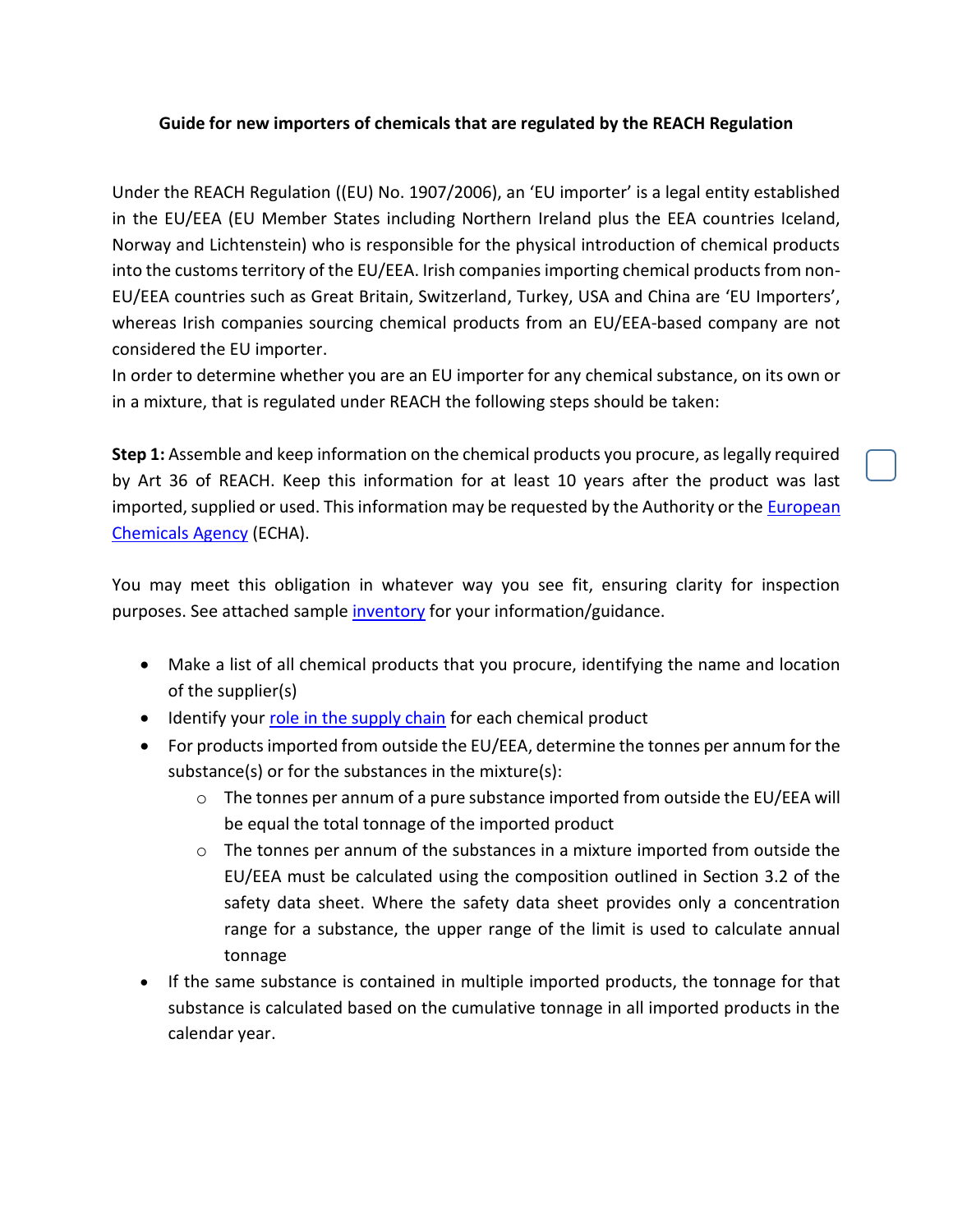**Step 2:** An Irish company that imports one tonne or more of any substance on its own or in a mixture per annum, must register the import with ECHA. There are some [exemptions](https://echa.europa.eu/support/getting-started/am-i-exempt) from the obligation to register for certain substances listed in Annexes IV and V of REACH or substances covered by other legislation, such as foods and medicines. However, in the absence of a valid REACH registration, substances required to be registered cannot legally be imported and/or placed on the EU/EEA market. Due to the withdrawal of the UK from the EU, many Irish companies sourcing chemicals from Great Britain that were once distributors or users are now considered EU importers.

You may not have been an EU importer prior to 2021, however, if you are importing a substance on its own or in a mixture at one tonne or more per year from Great Britain (GB) (England, Scotland and Wales) since  $1<sup>st</sup>$  January 2021, you need to check whether your GB supplier:

- transferred their REACH registration to an EU/EEA legal entity before the end of March 2021, or
- appointed an EU/EEA-based only representative (OR) and your tonnage is covered under that OR arrangement, or
- sources substances from an EU/EEA registrant (thus allowing you to rely on the exemption for re-imported substances under article 2(7)(c) of REACH)

Contact your supplier to determine whether they have appointed an [only representative](https://www.hsa.ie/eng/Your_Industry/Chemicals/Legislation_Enforcement/REACH/Registration/Only_representative/) (OR), transferred their registration to an EU/EEA entity or whether they formulate mixtures sourced from an EU/EEA supplier.

- $\checkmark$  If the answer is **yes** to any of the above, then you have no registration requirements. However, you must keep all information demonstrating compliance with the duties under the REACH Regulation.
- If an OR has not been appointed, or if your GB supplier does not meet the above conditions and you are importing one tonne or more per annum, you may potentially have registration duties and have the following options:
	- Register the imported substance(s) (no placing on market/use of substance until registration complete)
	- Discontinue supply from non-EU/EEA based company and source chemical(s) from another EU/EEA supplier who has a REACH registration in place.

If you are in any doubt of your obligations, contact the chemicals helpdesk for advice at [chemicals@hsa.ie.](mailto:chemicals@hsa.ie)